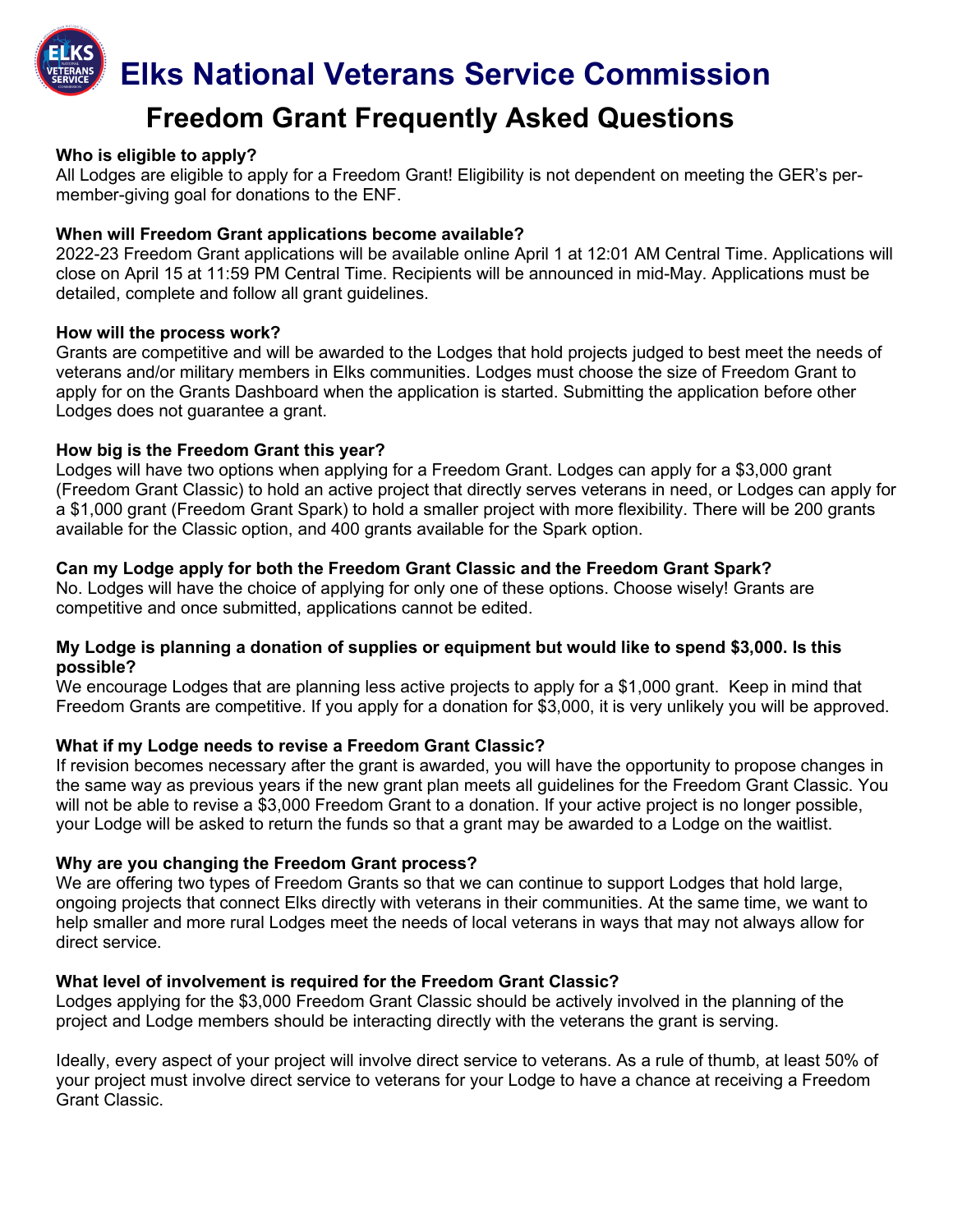## **If the project only includes involvement of Scouts/Blue Star Moms/VA Staff/VFW members, can I apply for a Freedom Grant Classic?**

If your Lodge is not involved in the active steps of the project, apply for a \$1,000 Freedom Grant Spark.

# **What would I do if my Lodge was planning a donation that exceeds the Freedom Grant Spark?**

If the project does not include direct service to veterans by Elks, apply for the Freedom Grant Spark and seek additional funding through Lodge events or combining with other grants.

### **Right now, there are still volunteer restrictions in place at my local VA facility. How can I handle that when planning ahead?**

Guidelines are different everywhere right now, and we know it's hard to plan too far ahead without knowing when restrictions will be lifted. We encourage you to work with the local VA staff to discuss both what the veterans' needs are, and what kind of events are possible. If your Lodge isn't able to plan something active with veterans at this time, it's probably best to consider a Freedom Grant Spark for \$1,000.

## **Will I be able to use a Freedom Grant Classic for the same project that was approved last year?**

Usual Freedom Grant guidelines were suspended last year due to COVID. We expect Lodges to return to more active projects now that many COVID protections have ended. Additionally, Lodges have all had plenty of time to plan adapted projects that serve veterans safely.

## **What is a qualifying application?**

Freedom Grant projects must serve a population in need. Projects must focus on one of these five areas: employment, homelessness and housing, military families, health, and educational support. Qualifying applications will describe in detail:

- How many Elks will be involved and what they will do
- How the project addresses the needs of veterans and/or military members
- How the Lodge will budget the grant, with specific details about why the funds are needed

# **How were the five areas of need identified?**

We know that Elks have busy lives, and so we've done the research to help ensure that Elks' time and grant funds are used in the most effective ways. These five areas were identified as being of the greatest need through research and data obtained from the government and Veterans Administration, through partnerships and collaboration with leading veterans service organizations, and through engagement with veterans and veterans advocates.

## **Are there any other restrictions?**

Grants may not be used for appreciation dinners, fundraisers or general community events. Grants may not be used to distribute cash, or to purchase alcohol or tobacco products.

## **My Lodge is planning to combine the Freedom grant with Welcome Home Kit funding, and/or another grant. How should I handle that?**

Please include these details on the application when you are describing your project. If your Lodge is planning to supplement Welcome Home Kits with Freedom Grant funding, please be clear about what will be covered by the Freedom Grant and what will be covered by Welcome Home Kit program. The budget should only include what the Freedom Grant will be used for.

Similarly, if you are combining your Freedom Grant with an ENF grant, please mention that on your Freedom Grant application. (Please note that you must submit separate applications.) Again, ensure that the Freedom Grant application budget only reflects what the Freedom Grant funds will be used for.

## **Can the Freedom Grant be used to fund a project my Lodge already holds?**

Like all Lodge grants, it should be used to expand the Lodge's charitable activities. Grants are not intended to help Lodges financially or to fund events that have been going on for years. Ideally, grants should be used to start new projects or expand current ones.

## **Can I split the Freedom Grant between two or more projects?**

We encourage Lodges to focus on one project in order to make a bigger impact. However, Freedom Grants can be used for more than one project.